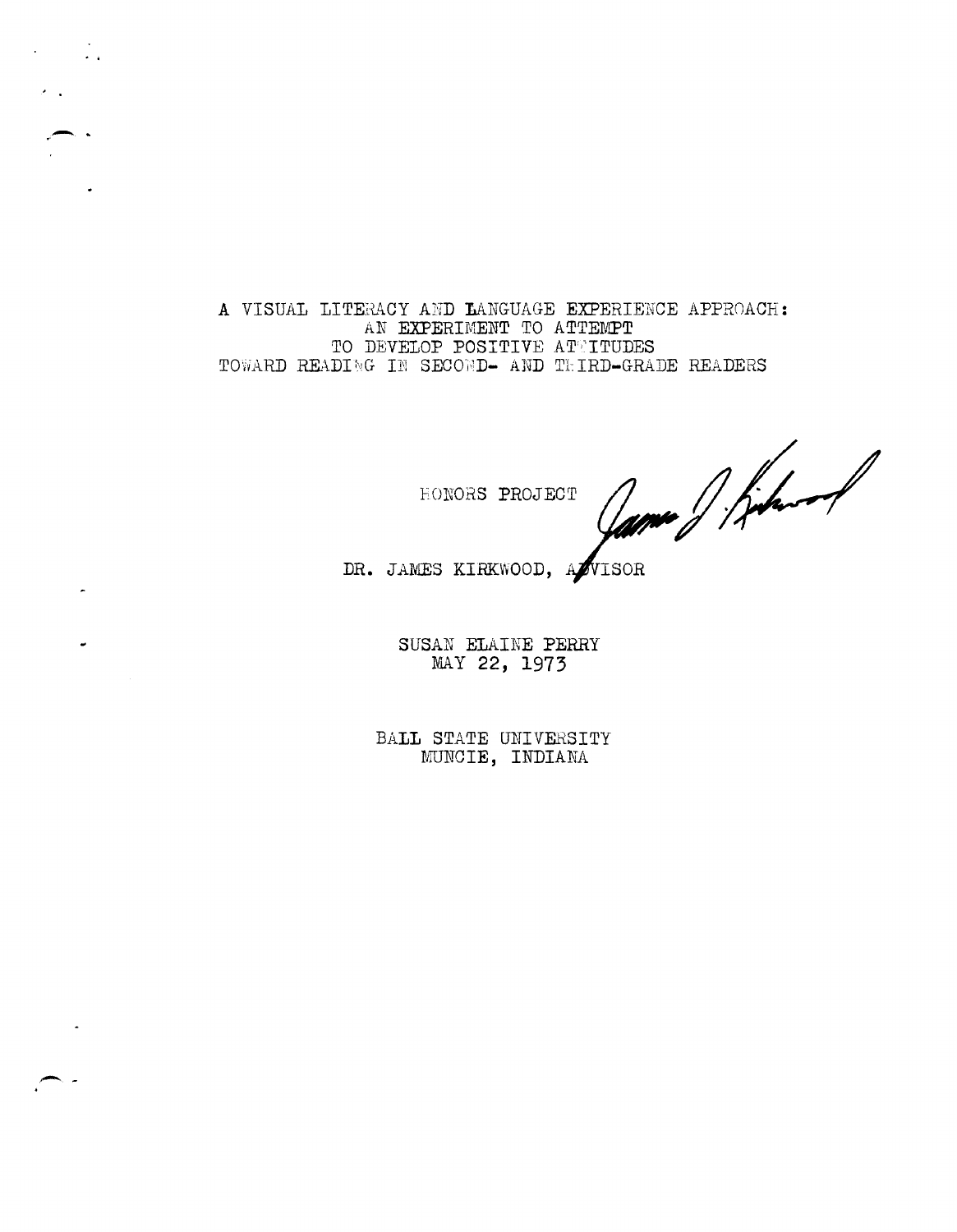

- .

 $\ddot{\phantom{a}}$ 

 $\ddot{\phantom{1}}$ 

 $\bullet$ 

 $\label{eq:2} \frac{1}{2} \int_{\mathbb{R}^3} \frac{1}{\sqrt{2}} \, \frac{1}{\sqrt{2}} \, \frac{1}{\sqrt{2}} \, \frac{1}{\sqrt{2}} \, \frac{1}{\sqrt{2}} \, \frac{1}{\sqrt{2}} \, \frac{1}{\sqrt{2}} \, \frac{1}{\sqrt{2}} \, \frac{1}{\sqrt{2}} \, \frac{1}{\sqrt{2}} \, \frac{1}{\sqrt{2}} \, \frac{1}{\sqrt{2}} \, \frac{1}{\sqrt{2}} \, \frac{1}{\sqrt{2}} \, \frac{1}{\sqrt{2}} \, \frac{1}{\sqrt{2}} \, \frac$ 

 $-$  .

 $\epsilon$ 

# TABLE OF CONTENTS

Page

| Introduction and Review of<br>Related Literature |   |
|--------------------------------------------------|---|
| Statement of Problem                             | 4 |
| Method                                           | 5 |
| Findings                                         | 7 |
| Interpretation of Findings                       | 7 |
| Summary                                          | 8 |
| Gonclusions                                      | 9 |
| .<br>Suggestions for Future Research             | 9 |
| Appendix                                         |   |

Bibliography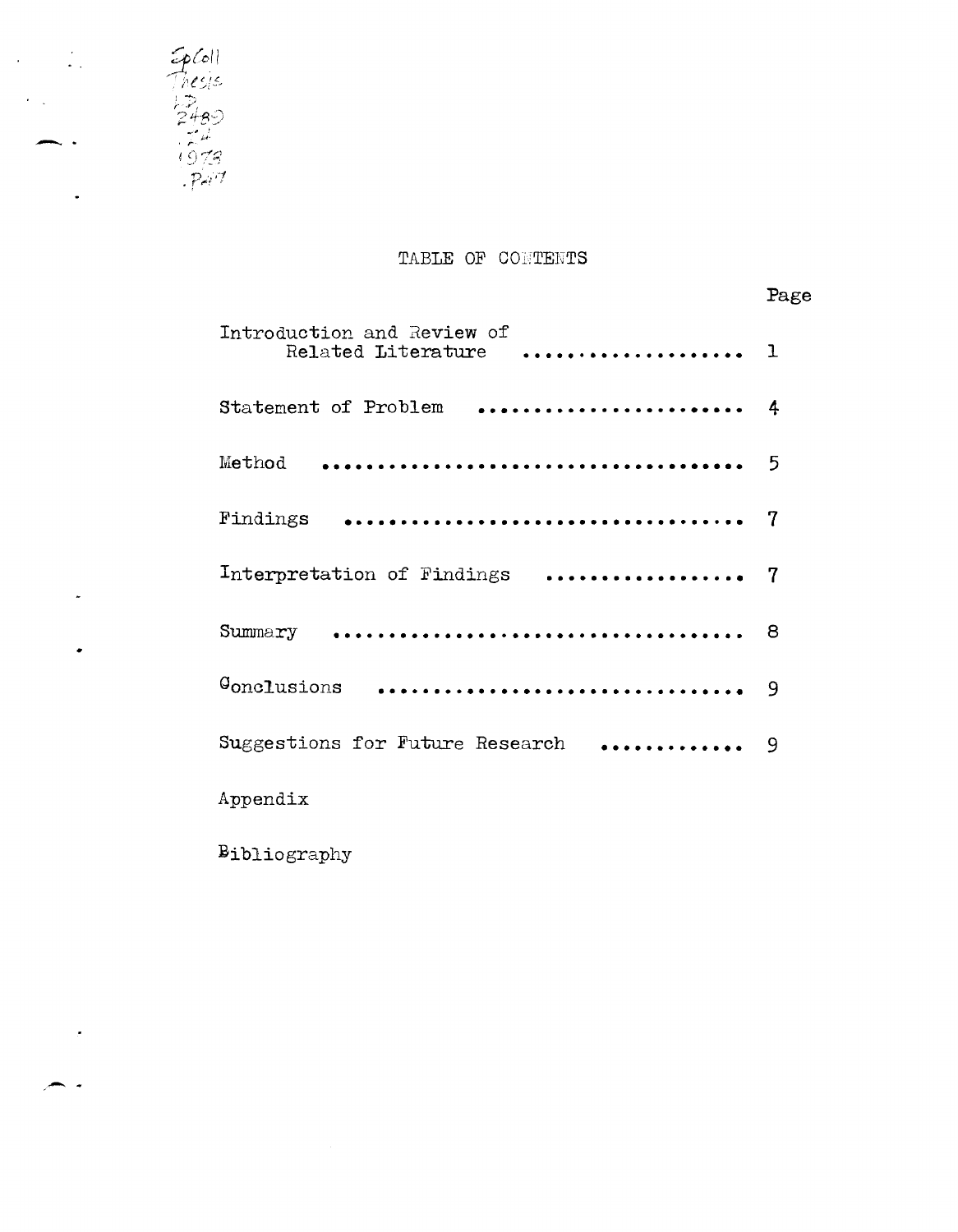# A VISUAL LITERACY AND LANGUAGE EXPERIENCE APPROACH: AN ATTEMPT TO DEVELOP POSITIVE ATTITUDES TOWARD READIEG IN SECOMD- AND THIRD-GRADE READERS

Introduction and Review of Related Literature

One area of primary importance in an elementary school academic curriculum continues to be the reading program. One particular program that is currently being investigated in several schools is the language experience approach to the teaching of reading. Underlying the language experience approach are four basic principles. These are listed by Robert Aukerman as:

1. **"What 1 think about, I can talk about.**<br>2. What 1 say, I can write (or someone can  $\exists$ hat 1 s $\exists y$ , I can write (or someone can write for me).<br>3. What  $a$ hat I can write, I can read ( and others can read, too). 4. I can read what 1 have written, and I can also read what other people have written for me to read." (1971, p. 303)

As can be deduced from the underlying principles, this approach to reading utilizes each individual's oral language in teaching him to read. The "whole-word" technique of reading instruction is effectively used in this type of reading program, with several advantages inherent in this approach. Aukerman summarizes these advantages: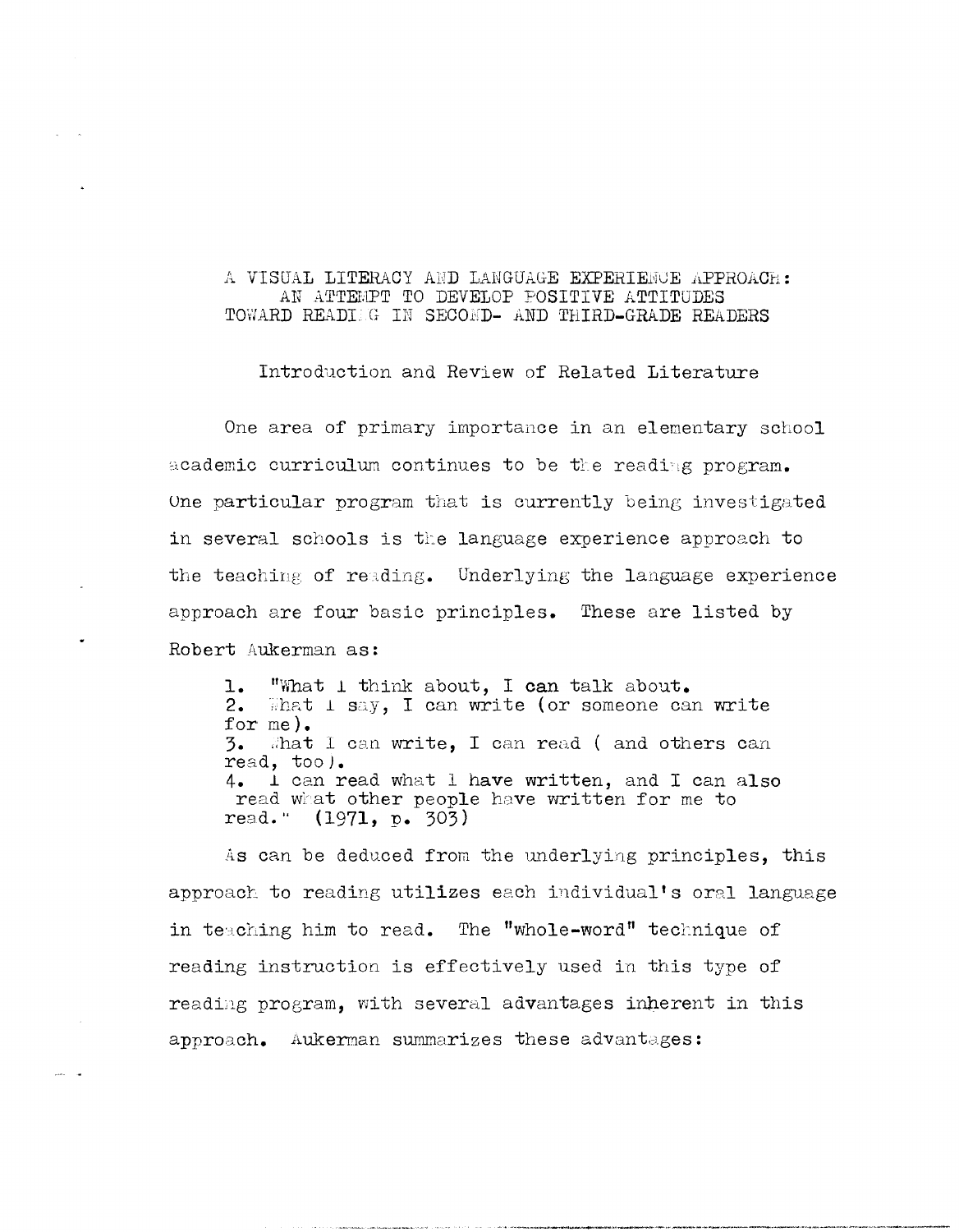"Meaningfulness related to the actual experiences of children, and clothed in the realistic language of the child who is reading the material provides the optimum conditions for learning through the whole-word approach. Consequently the number of repetitions necessary for whole-word learning through the language experience approach are significantly smaller, and the extent of vocabulary acquired through the language experience approach is far greater than the limited vocabulary of the ordinary basal-reader approach to beginning reading."  $(1971, p. 301)$ 

One method of employing the language approach involves using pupil-written or pupil-dictated material. This method is necessarily a very individualized approach, incorporating the individual's own vocabulary and relating directly to his own experiences and needs, with the result that reading is caught rather than taught.

# The Concept of Visual Literacy Applied to the Language Experience Approach

Visual literacy training is a technique that lends itself well to the language experience approach to reading. Before they are able to put their experiences into words. many children can become adept at putting their experiences into visuals -- pictures or photographs, for example. It is a short step, then, from using pictures to using words describing what is depicted in the pictures, words that can be recorded and used in the reading program.

The concept of visual literacy is one that has been the subject of continuing research, much of which has been done by Barley, Debes, Parker, Fransecky, and others. The members of the Mational Conference on Visual Literacy offer the following definition of visual literacy: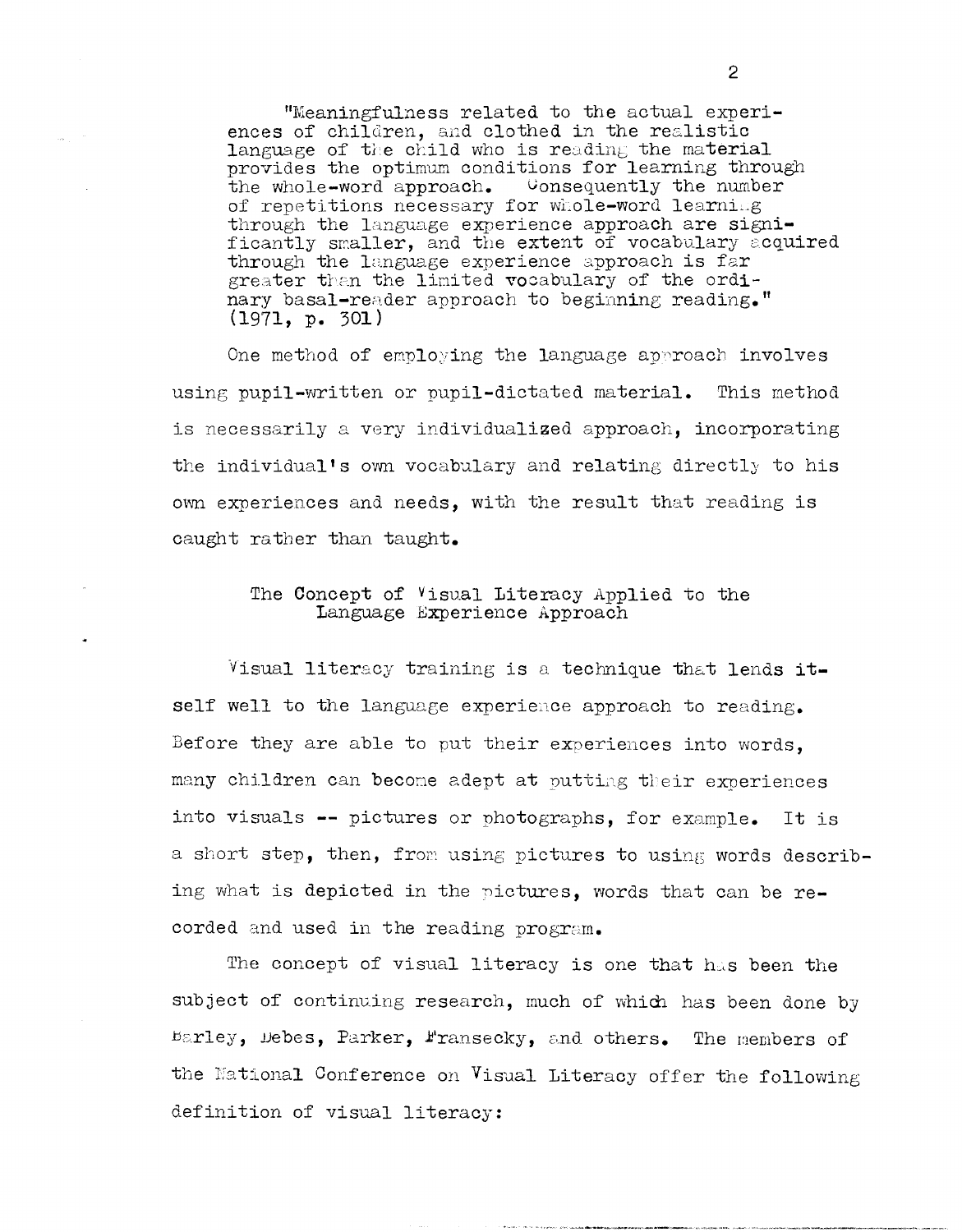"Visual literacy refers to a group of visioncompetencies a human being can develop by seeing and at the same time having and integrating other sensory experiences. The development of these competencies is fundamental to normal human learning. When developed, they enable a visually literate person to discriminate and interpret the visible actions, objects, and symbols natural or man-made, that he encounters in his environment. Through the appreciative use of these competencies, he is able to comprehend and enjoy the masterworks of visual communications." (Fransecky and Debes, 1972,  $p_{\bullet}$  7)

One visual literacy approach to the teaching of reading that has been the subject of several research projects involves the use of photography as the visual medium. One such project, a demonstration project at the Sodus (N.Y.) School System, found a significant increase in reading ability as measured by pre- and post-test aide Range Achievement Test results among an experimental group of first-, second-, and third-grade readers who used photographs they had taken as the basis for construction of individual student-made readers. control groups of comparable ability showed no such increase with the use of more traditional reading material. (Fransecky, 1969, p. 117.)

In a comparable research study, Jacqueline Renee Westcott found that

"there was a significant difference between the mean gain scores on reading tests given to an experimental group of non-readers who created photovisuals and other student-made materials and a control group of non-readers, the results favoring<br>the experimental group." (Parker, 1969, p. 25)

Studies which incorporate the affective domain within their scope are of particular concern within the focus of this paper. Such studies include those done by Strandberg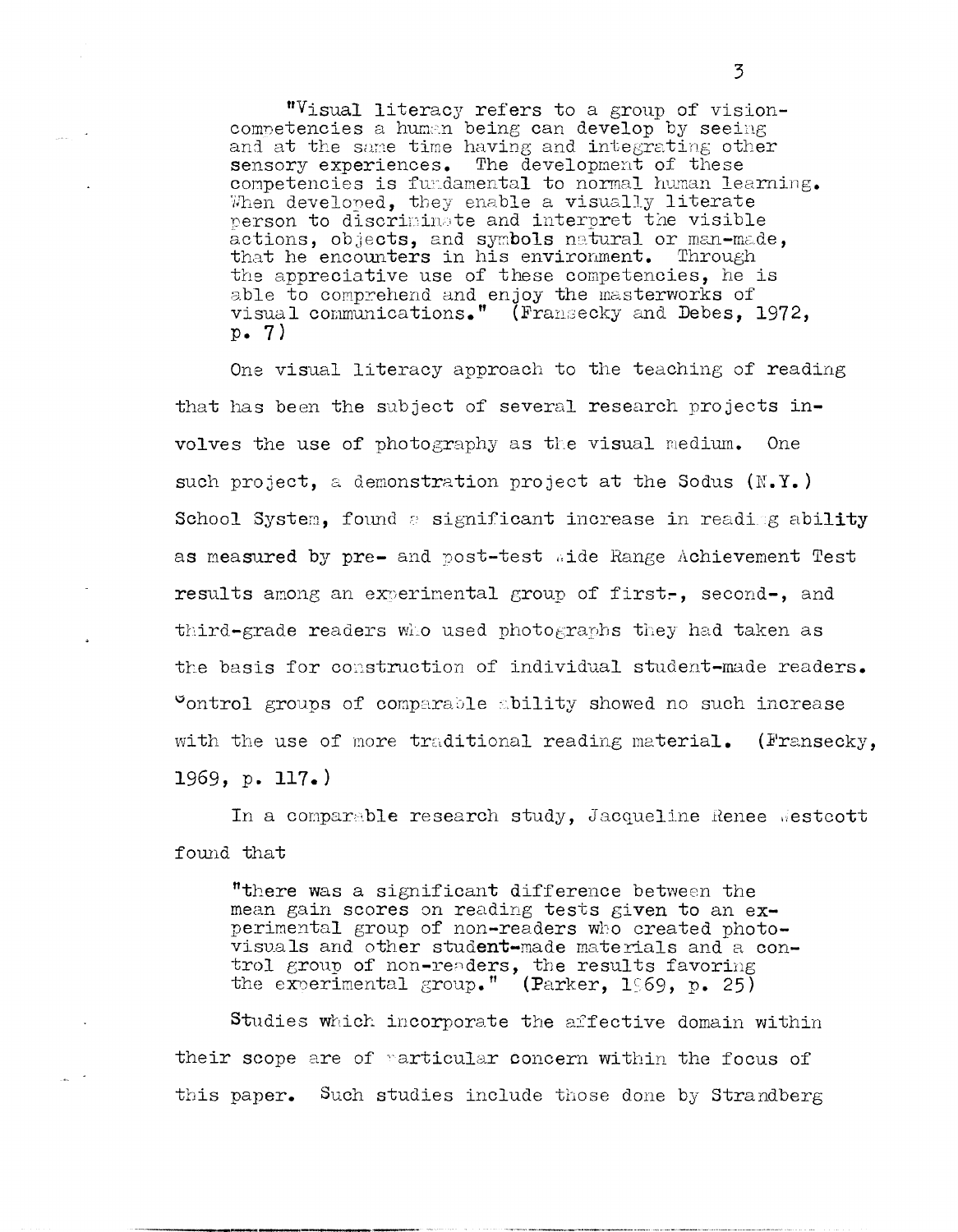and Griffith, and by Howard Lee, formerly of the Ford Foundation Funded Educational Improvement Program. These studies documented evidence that indicated that the use of photovisuals often proves to be a motivating force in getting children to express themselves. (Parker, 1969, pp. 24-26)

Two particular characteristics of a visual literacy approach are of concern within the focus of this paper:

 $1.$ There is a "useful parallel between visual and verbal language that is helpful to explore in the teaching of ... reading." (Fransecky, 1969, p. 29) 2. There is a noted "turning on potential that learner-created photovisuals have ..." that can effectively be applied to the reading curriculum in the elementary school. (Parker, 1969, p. 24)

Statement of Problem

In any course of instruction, it is important not only to evaluate progress in terms of academic achievement, but also to evaluate the effectiveness of any given method of instruction in terms of its inpact within the affective domain; that is, to evaluate a program or method in terms of its effectiveness in changing a student's attitude toward the subject in question. With this in mind, the problem that is the focus of this paper is as follows:

PROBLEM: to develop positive attitudes toward reading in second- and third-grade readers utilizing a visual literacy and language experience approach.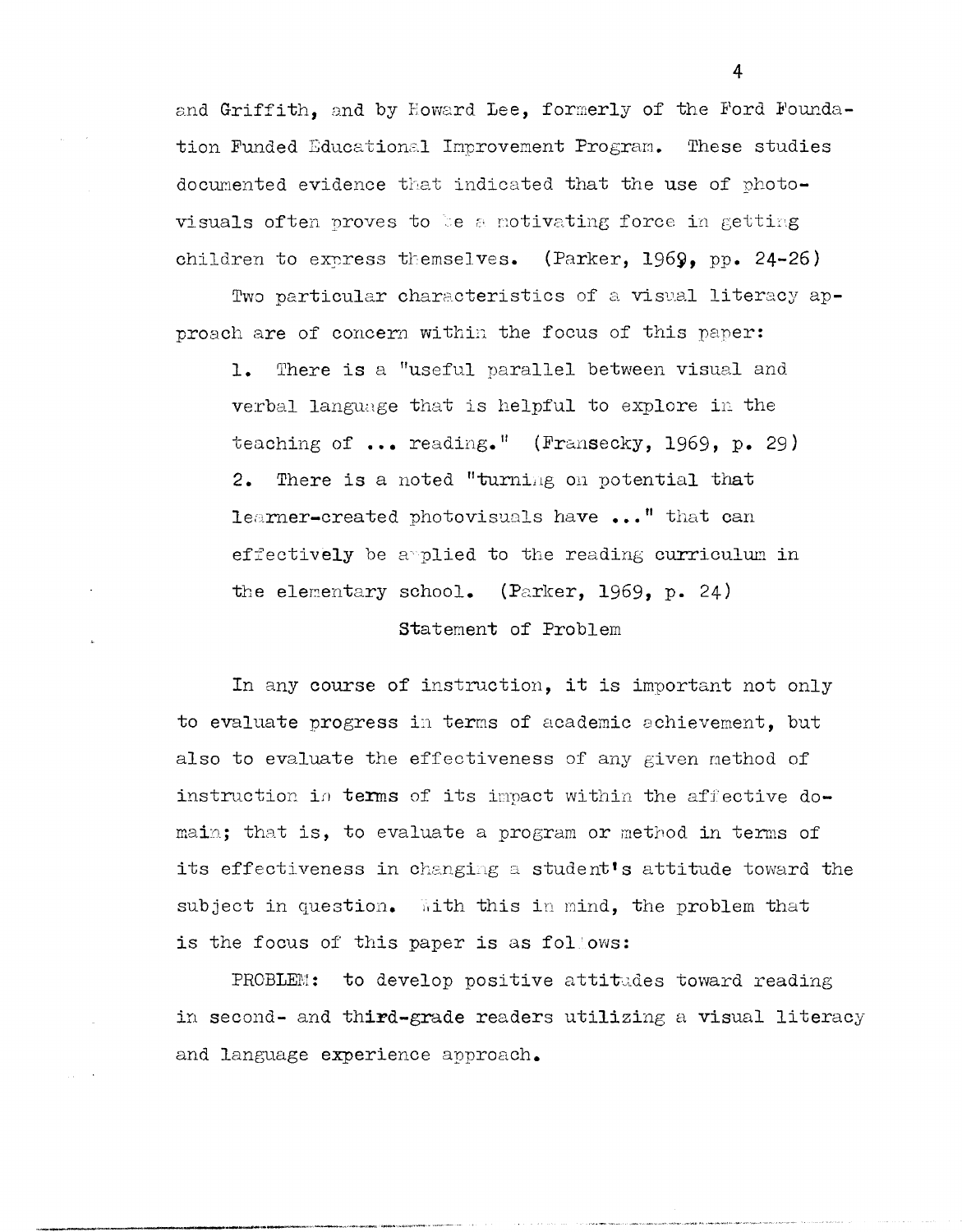Method

The project began with the administration of a reading attitude inventory developed by the experimenter and **Dr.**  James Kirkwood. Items taken and adapted from a variety of primary and secondary reading attitude inventories were administered to a group of  $17$  second- and third-grade students in a class of first, second, and third graders at the Burris Labratory School in Muncie, Indiana. Students were instructed to circle five out of a total of 17 sentences which they thought best described their feelings about reading. Each item on the test was weighted, and scores were based on which items were marked by students. Scores ranged from  $20.5$ to 48, a high score indicating a more positive attitude toward reading, a low score indicating a less positive attitude. The lowest possible score was 11.5, and the highest possible was 48. A mean score of 40 was obtained, and, of those students whose scores fell within ten points of the mean, four were chosen randomly to be subjects of this project. Subjects included a second- and a third-grade boy and a second- and a third-grade girl.

The project  $\gamma$ rogram involved the subjects' creating visual stories from photographs they had taken and developed themselves, ordering those photographs in a meaningful sequence, and dictating the accompanying verbal story into a tape recorder. The taped story was then transposed into a typed account, which the subjects then used as reading material.

----------- --- ----------------,----,--,---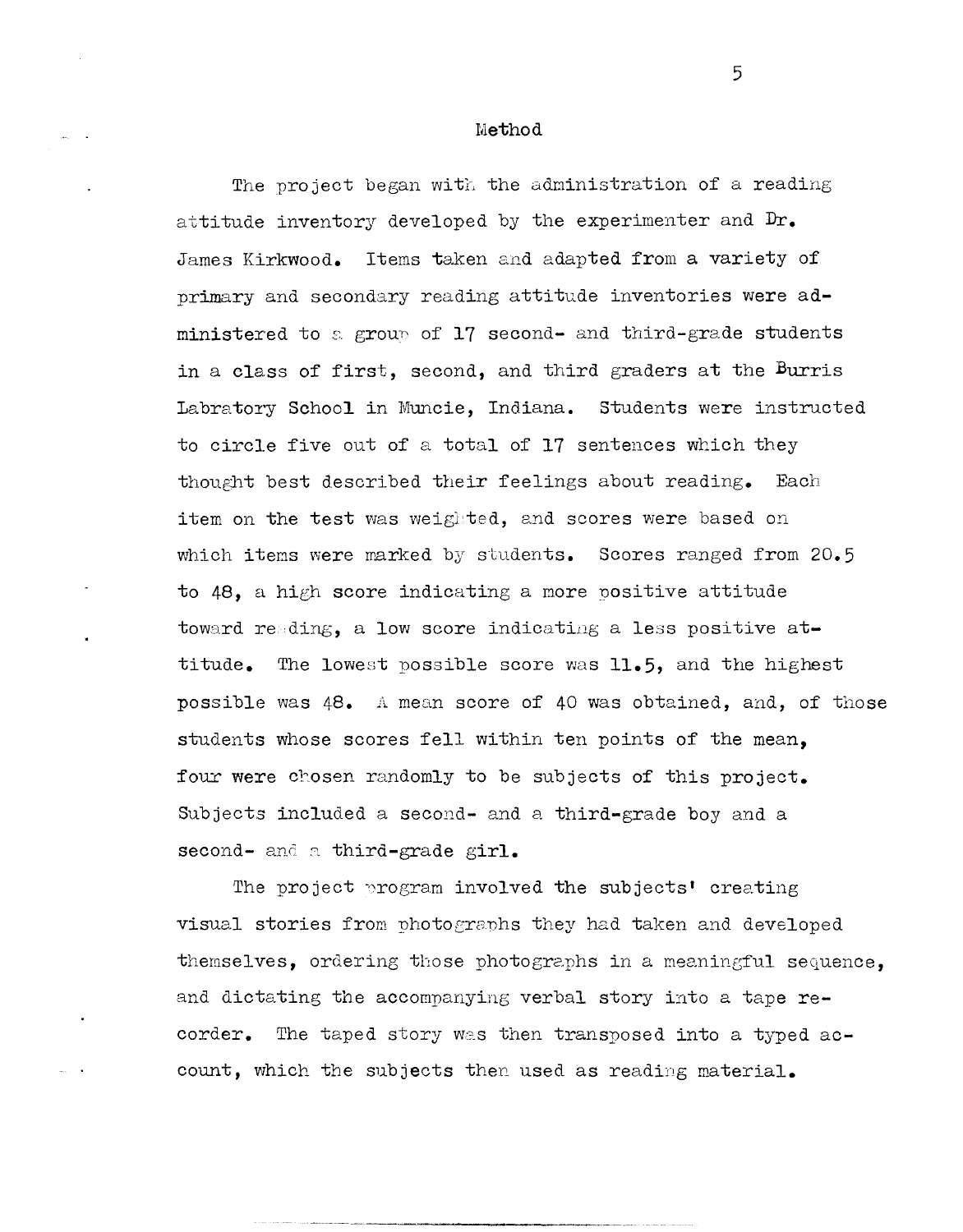To introduce the necessary skills for the creation of the photo-stories, the subjects began by ordering comic strips so that a logical sequence portrayed a visual story. It was then explained to them that, just as someone else had made a series of pictures that told a story, they could take pictures of their own that would tell a story. Possible themes for their stories were discussed to generate ideas, and they were instructed in the use of the simple cameras they were given, and supplied with black-and-white film and flash cubes.

For the first of two rolls of film, each subject created two photo-stories, made up of four to six pictures each. They developed the film themselves, an activity designed to place emphasis on the value of involvement and a feeling of personal achievement on the part of the students, and to develop skill in creating photo-visuals of their own. Then they ordered the pictures in sequence, and recorded their stories on tape. The stories were then typed up and used as reading material, which the students read and, if they so chose, exchanged and read. This procedure was repeated with the second roll, except that, because of a time limitation, only one story was required from this roll. By the conclusion of the project, each subject had created, developed, and read three photo-stories.

At the conclusion of the project, the four subjects were again administered the reading attitude inventory with which they had been pre-tested, to determine if the project had aided in develoring a more positive attitude toward reading.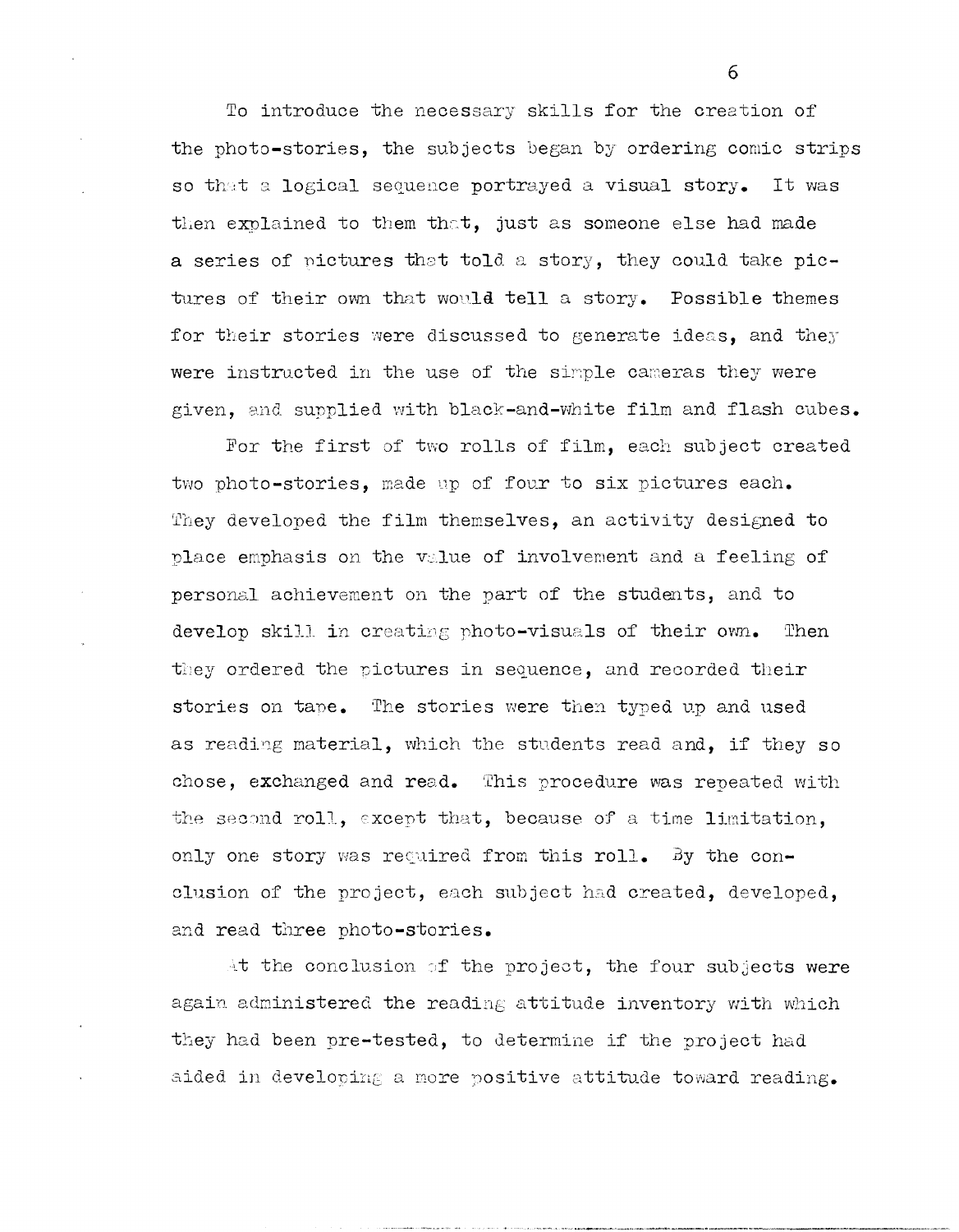# Findings

| Subject                | Pre-test Score | Post-test Score |
|------------------------|----------------|-----------------|
| ma1e<br>second grade   | $39 - 5$       | 38.5            |
| male<br>third grade    | $39 - 5$       | 38.5            |
| female<br>second grade | 39.0           | 39.0            |
| female<br>third grade  | 43.5           | 46.5            |

## Interpretation of Findings

Test results show that, of the four subjects, two received lower scores on the attitude inventory at the close of the project, one received the same score, and one a higher score. No statistical analysis was made due to the small number of subjects. Assuming that the attitude inventory given was a valid test, the results would indicate that the project was successful in developing a more positive attitude toward reading in only one subject. However, since all scores reflected only an apparently minor change, results must be interpreted with caution. It may or may not be significant that the subjects with no change in score and a positive change in score, respectively, were both female.

A factor which may have invalidated the test results of one of the male subjects was the fact that he copied the answers given by the other male subject until he could be prevailed upon to express his own opinion, with the result that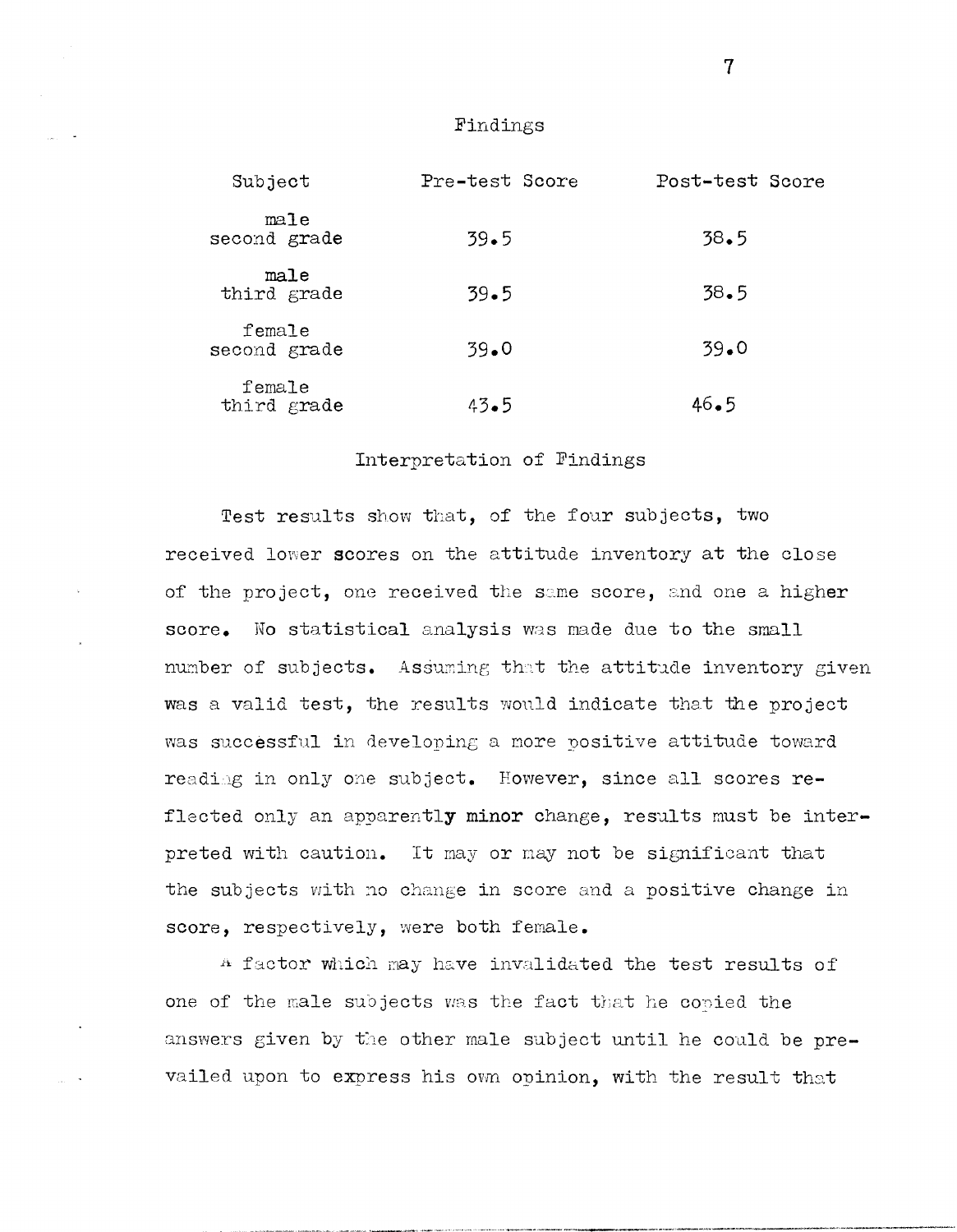three of his five responses must be open to question.

One problem that occurred near the end of the project, and which seemed to have had a negative effect on the subjects' attitudes at the time, was the fact that four rolls of film did not turn out, either because of mistakes made in the process of development, mistakes made in the operation of the cameras, or temporary malfunction of the cameras. In any case, each subject was required to shoot and develop another roll of film in order to complete the project. The additional work required and the limited time available in which to finish that work may have had some bearing on the resulting test scores.

It must be noted, too, that all subjects came from families of high socio-economic status and that their teacher is one who is noted anong her peers as an excellent reading instructor, so that the possibility that the subjects were motivated readers to begin with is not one that can be **ex**cluded.

#### Summary

In a project designed to develop a positive attitude toward reading in second- and third-graders, a visual literacy approach was combined with a language experience approach. A group of 17 second- and third-graders were administered a reading attitude inventory, on the basis of which four subjects were chosen to participate in the project. In a period of eight weeks, the four subjects, consisting of a male and a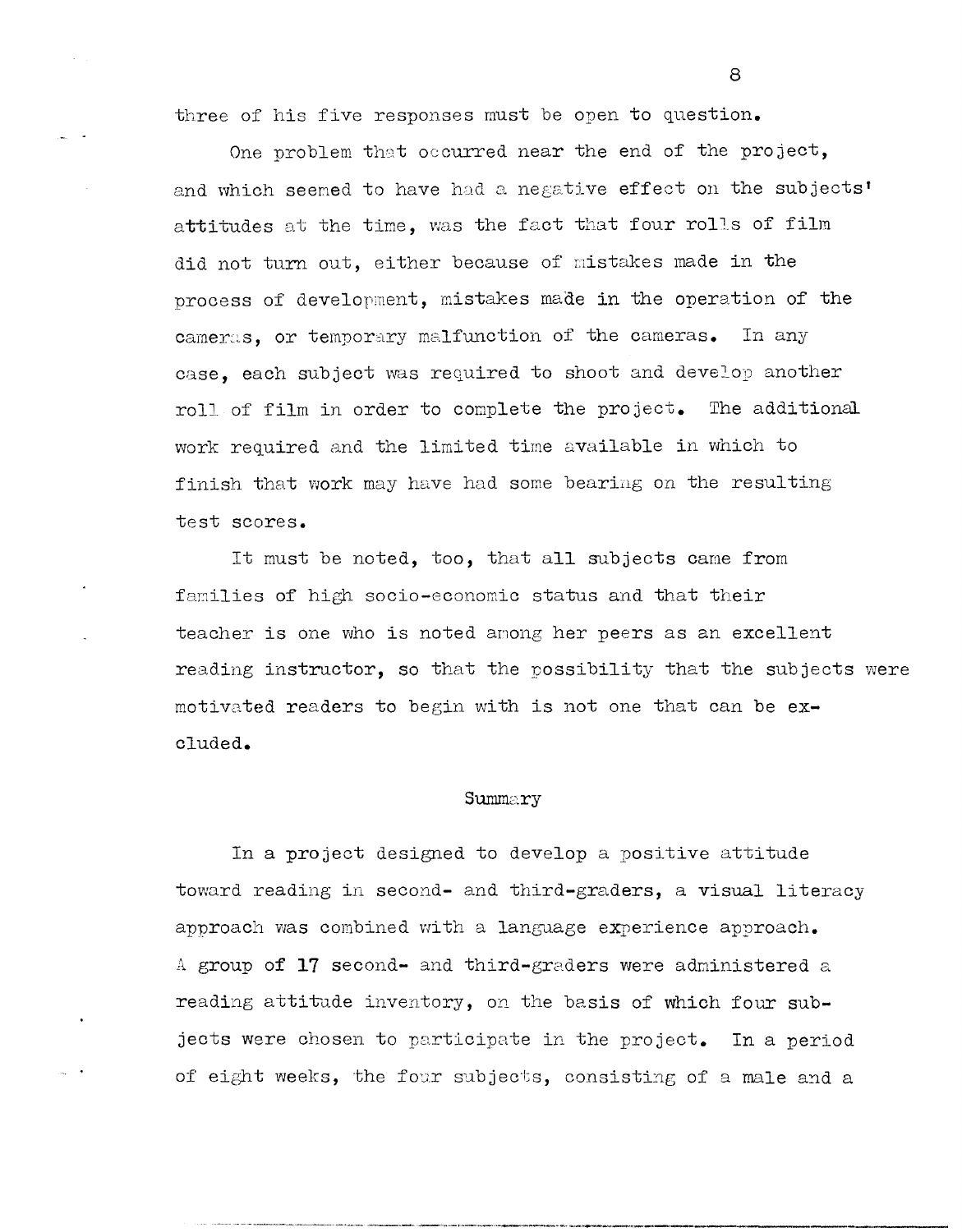female second-grader and a male and a female third-grader, took nictures of subjects of their choice which were made into a story. They then developed the pictures, and taperecorded a final total of three stories, which were transposed from tape into typed stories. The stories were then used as reading material. The subjects were then posttested with a reading attitude inventory. A comparison of pre- and post-test results did not indicate that the project had been effective in developing more positive attitudes toward reading in the subjects.

 $\overline{\phantom{a}}$ .

# $\theta$ onclusions

Because of methodological limitations, such as lack of a control group, possible invalidation of at least one of the test scores, and the small number of subjects participating in the project, and conclusions that can be drawn are, at best, open to question. However, from the test results, it  $must$  be tentatively concluded that the project was ineffective in developing more positive attitudes toward reading in three of the four second- and third-grade subjects participating in the project.

# Suggestions for Future Research

In order that any future research attempt based on this report not be rendered invalid by nethodological limitations, the following measures are suggested: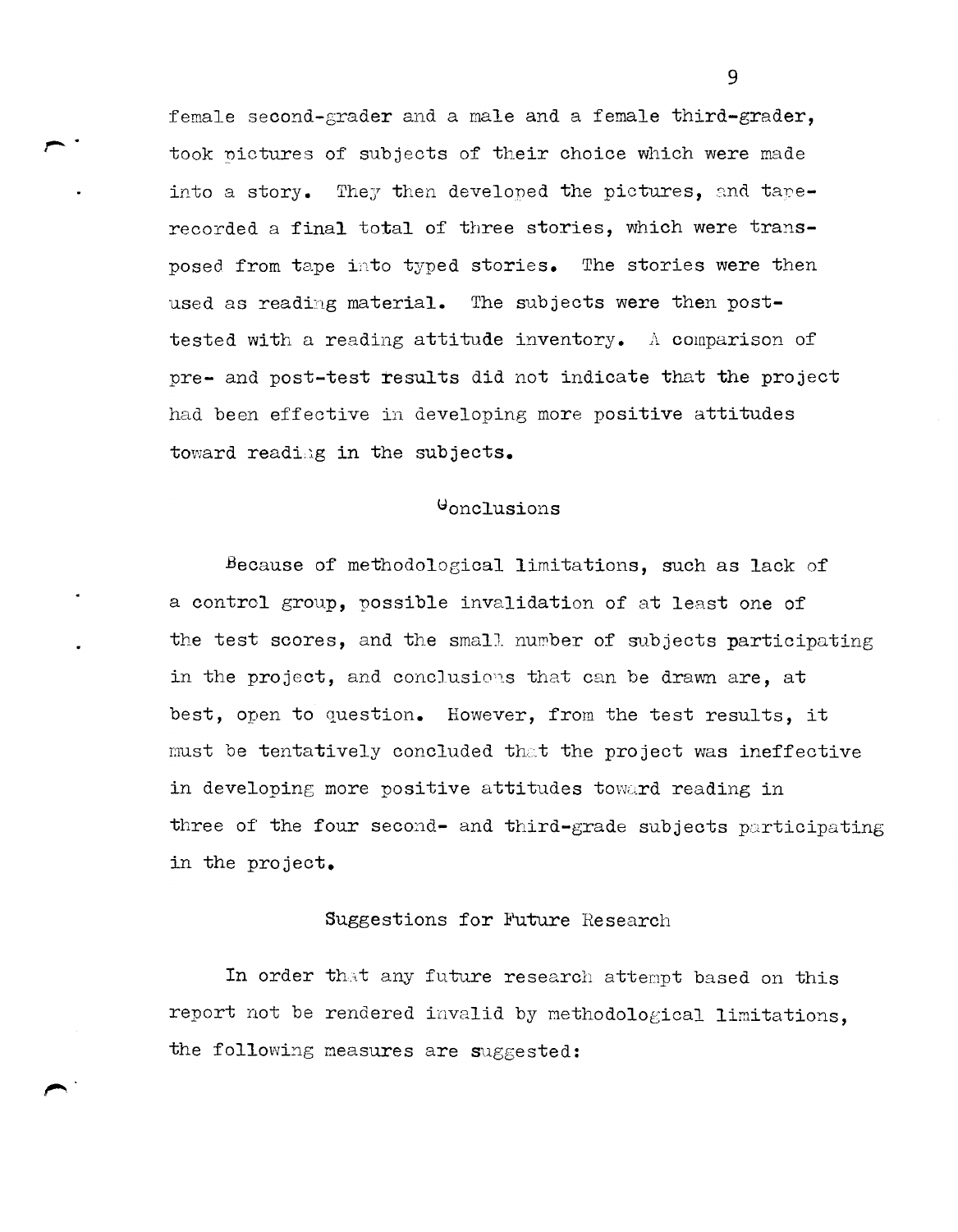Sample size should include at least 15 subjects.  $\mathbf{1}_{\bullet}$ The Hawthorne effect should be controlled by  $2.$ the use of an equal-sized comparison group, which will engage in some specified reading-related activity for the same amount of time given to reading-related activity on the part of the experimental group.

3. A control group must be used.

The attitude inventory used should be validated,  $4.$ and the testing situation should be carefully monitored. It should be made clear to each individual that he or she is to indicate how he or she feels about reading, and that there are no wrong answers.

For primary readers, it is suggested that an  $5.$ attitude inventory of no more than 10-12 items be used, since their reading level prohibits use of a longer inventory.

6. There remains the possibility that different results will be obtained if both experimental and control groups are made up of unmotivated readers.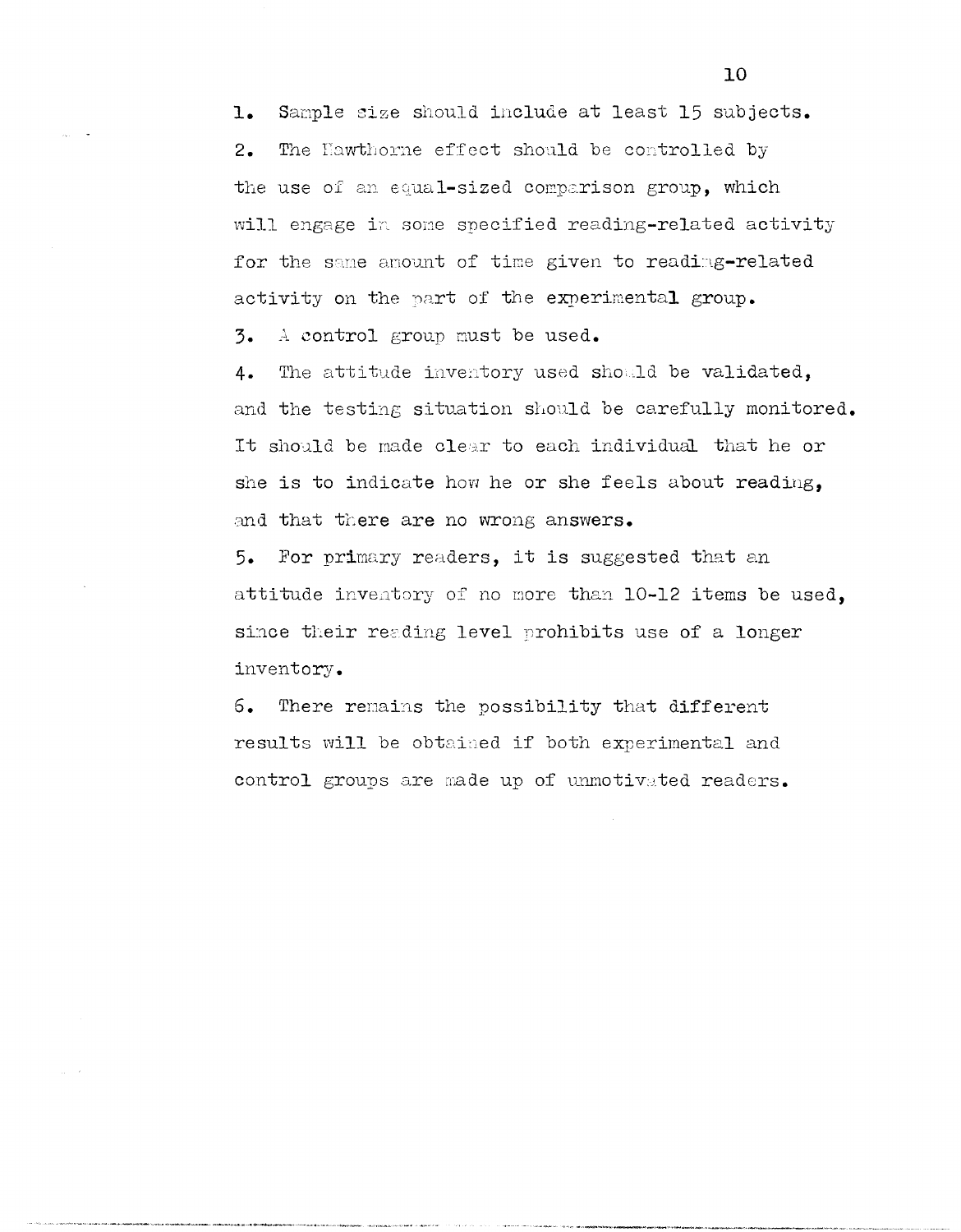APPENDIX

 $\frac{1}{2}$ 

. .

 $\sim$ 

 $\bullet$  .

 $\frac{1}{2}$  .

 $\bullet$ 

 $\sim$   $\sim$ 

 $\bar{\mathcal{A}}$  $\overline{a}$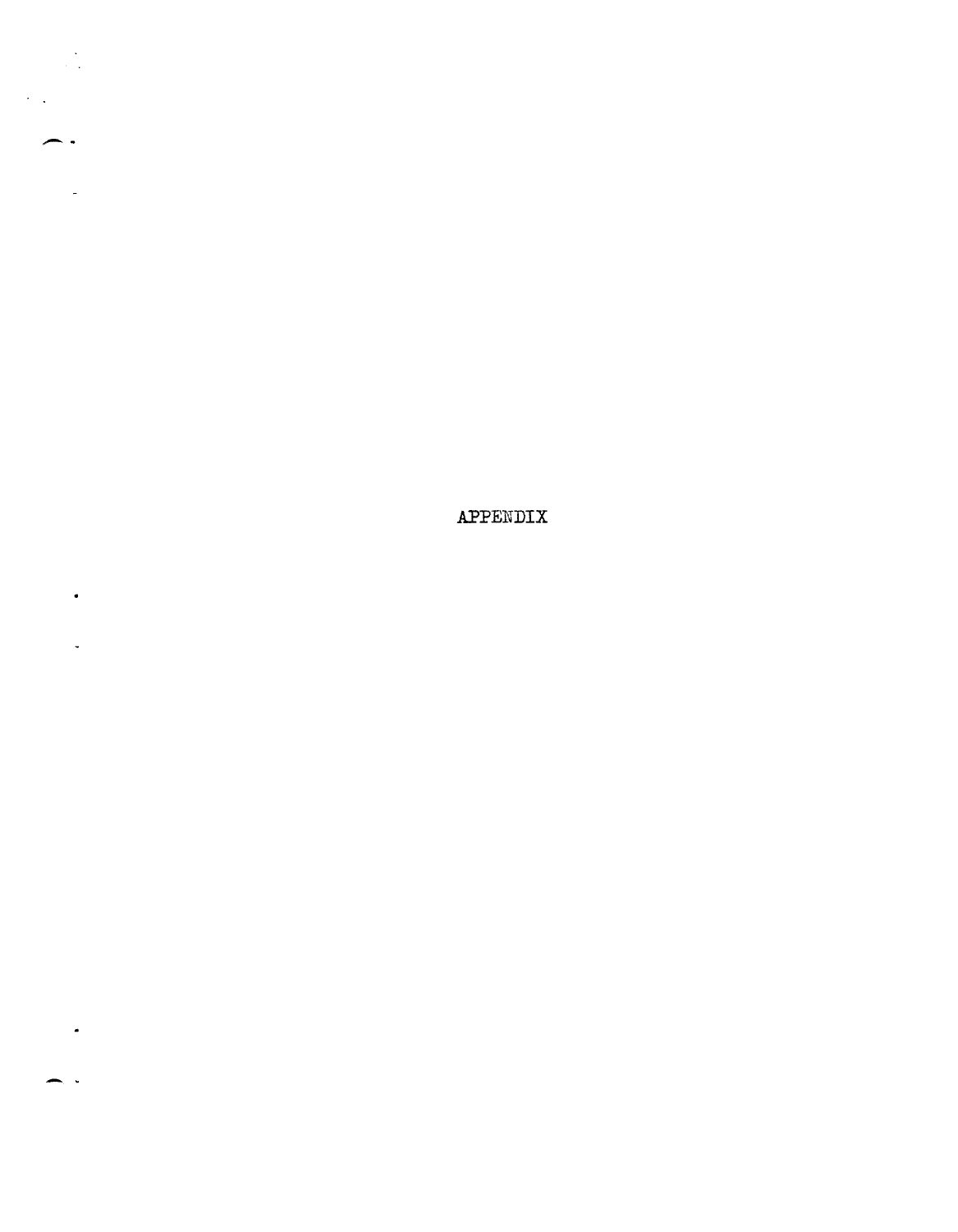### APPENDIX READING ATTITUDE INVENTORY

 $\sim$   $\sim$ 

 $\delta \theta_{\rm{max}} = \frac{1}{2} \theta_{\rm{max}}$ 

 $\sim 300$ 

 $\sim 10^{-10}$ 

 $\log \epsilon_{\rm{max}}$ 

| Name           | Grade                                                                          |
|----------------|--------------------------------------------------------------------------------|
| $B_{O,V}$      | (Circle one)<br>Girl                                                           |
| ı.             | I dislike reading very much.                                                   |
| 2.             | I like reading very much.                                                      |
| $\mathbf{3}$ . | I hate reading.                                                                |
| 4.             | I dislike reading.                                                             |
| 5.             | Reading is fun.                                                                |
| б.             | I love reading.                                                                |
| 7.             | Sometimes I dislike reading.                                                   |
| 8.             | I don't know whether I like or dislike reading.                                |
| 9.             | I like reading.                                                                |
| 10.            | I don't care for reading.                                                      |
| 11.            | Sometimes I like reading.                                                      |
| 12.            | I am a fast reader.                                                            |
| 13.            | Sometimes I can't remember what I have read.                                   |
| 14.            | I am a slow reader.                                                            |
| 15.            | I often lose my place.                                                         |
| 16.            | Reading bothers my eyes.                                                       |
| 17.            | Sometimes I get so interested in what I'm<br>reading that I forget where I am. |